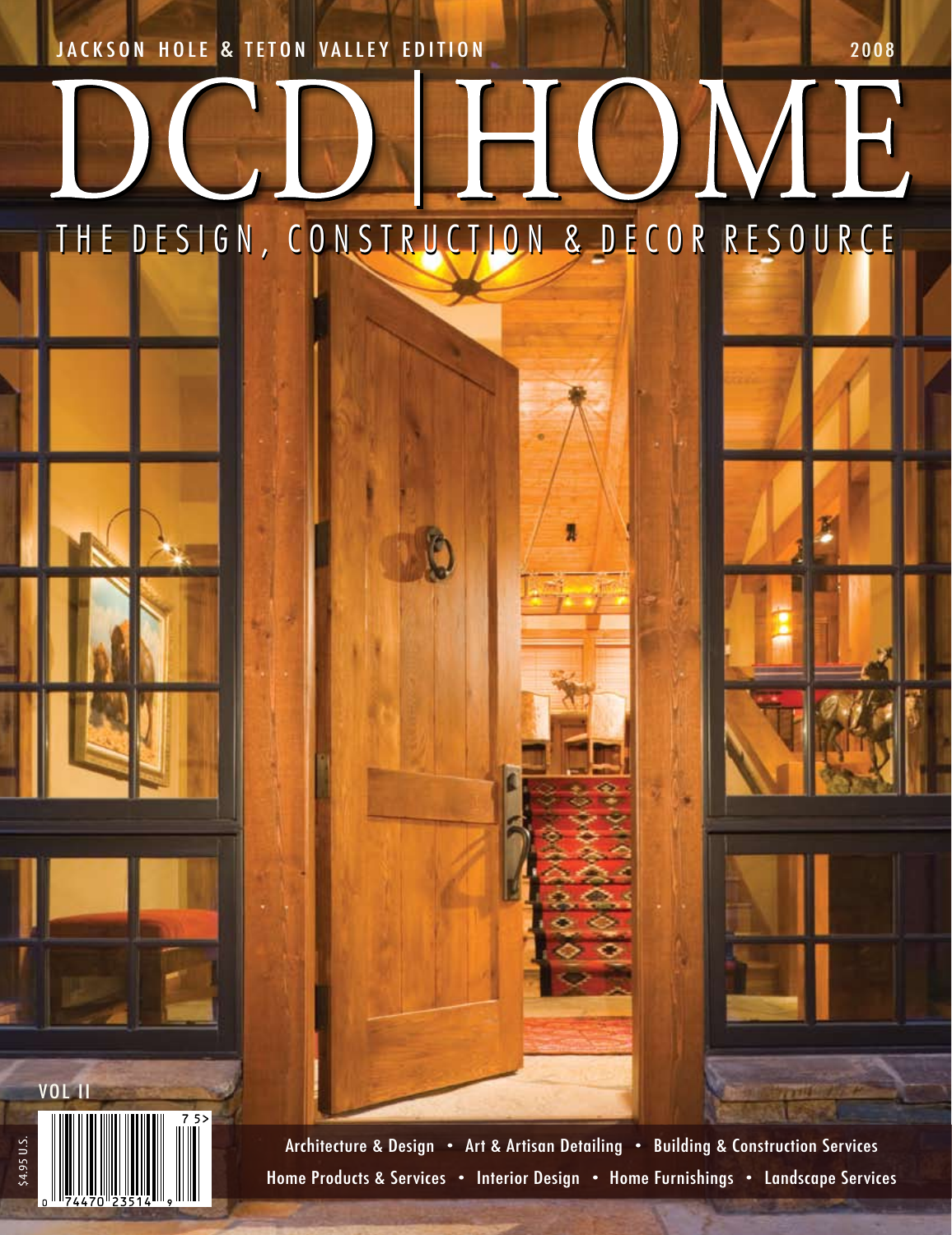There really is more to designing a house than gathering glossy magazine images. There's a process that takes place and evolves to create the end product. It's getting to the end - the design process - that Jackson Hole architect Larry Berlin, and many of his clients, enjoy most of all.

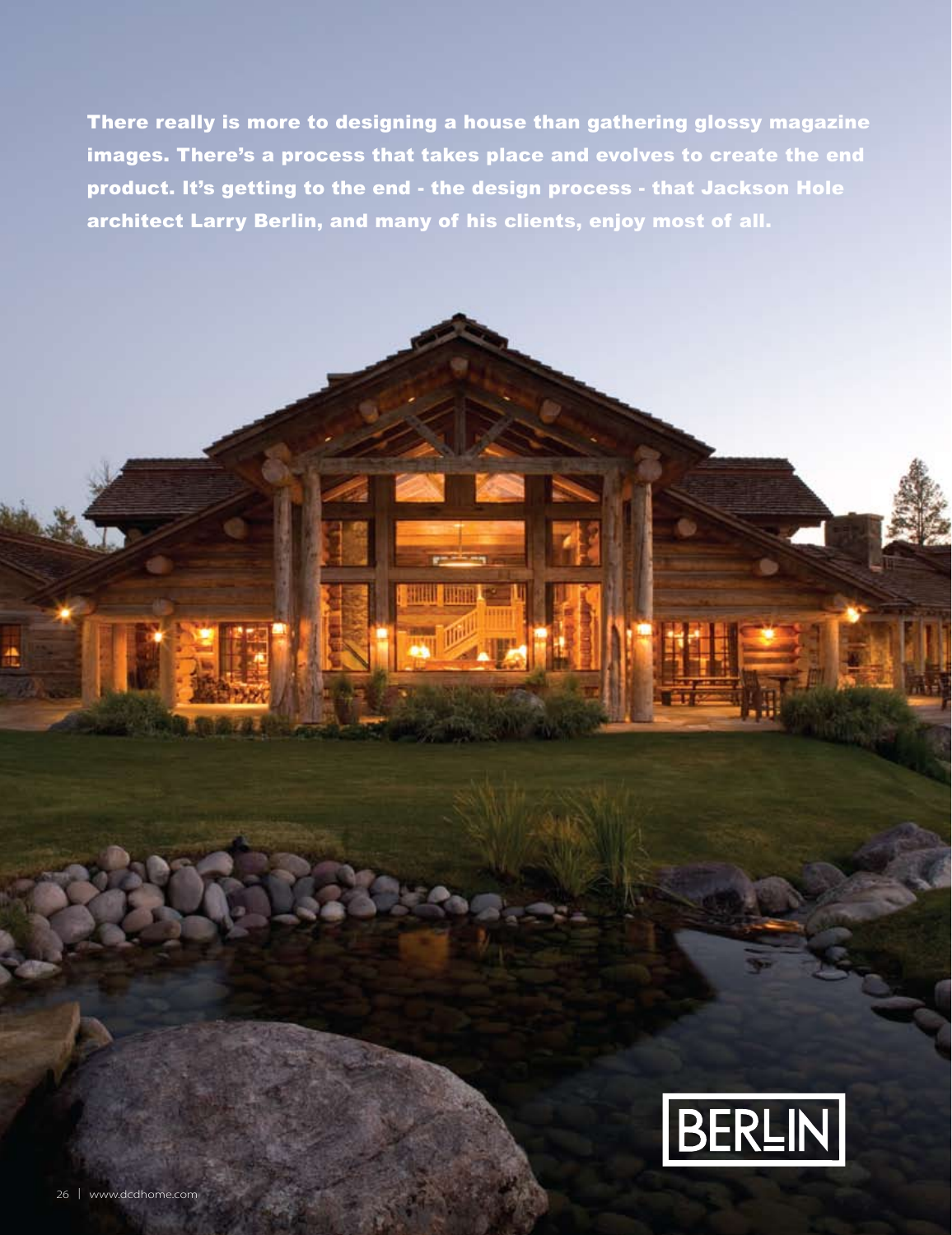## *by Martha Netherton* to the Architect's Guide An Design Process

## *It starts like this:*

The client comes in and starts leafing through Berlin's portfolio. Kind of like the naysayer in an art exhibit, they'll say, "Nope, that's not it," and "This isn't it, either." Eventually, Berlin suggests that they're not going to find what they're looking for in his portfolio.

"Why not?" they demand.

Berlin explains: "It hasn't been designed yet."

That's when the magazine images come out, all warm and inviting. Usually there's an interior shot of a living room with a massive stone fireplace, detailed windows showcasing a panoramic view, the golden glow of lights reflected off the winter snow, massive beamed ceilings and imported fabric on the furniture.

"What about that image do you like?" Berlin inquires. After some prompting, it might boil down to the fabric on the chairs. Berlin isn't fazed. He knows there's more to the underlying desire than just fabric. Now, the process is starting to unfold.

"It's kind of trying to define what it is they really like," he says. "If you listen, you'll soon understand it's the warmth, the color, the texture or the space that they're really seeing. They're usually suggesting they want a more cozy, intimate space."

Clients are typically educated, savvy and confident about their desires. Their ideas sometimes may be far-fetched, but the ideas themselves deserve the architect's attention in order to obtain the desired result. That's when Berlin starts to brainstorm with the client to find a meeting of the minds and a workable solution that will bring the vision to life.

"The people I work with know what they want, and I don't try to convince them otherwise," Berlin says. "They like the process sometimes even more than the product, but having them happy is the coolest thing I do."

Berlin's creative muscle tends to respond more favorably to clients who like intimacy and comfort in a home designed to maximize the views. The proportion of footprint to ceiling is a reasonable height, the space is designed to be used and inviting and its occupants are the kind who will gain comfort in an exposed roof supported by the strength of columns and beams.

"What really interests me is what makes a client happy," Berlin says. "Is it the space, is it the imagery of the house, the context of the site, the light, the view, the flow of space or the color?" he asks. "Why do they like some space over another space? Why do they like some houses over other ones?

*This is how the process continues to evolve.*

"The people I work with know what they want, and I don't try to convince them otherwise," Berlin says. "They like the process sometimes even more than the product, but having them happy is the coolest thing I do."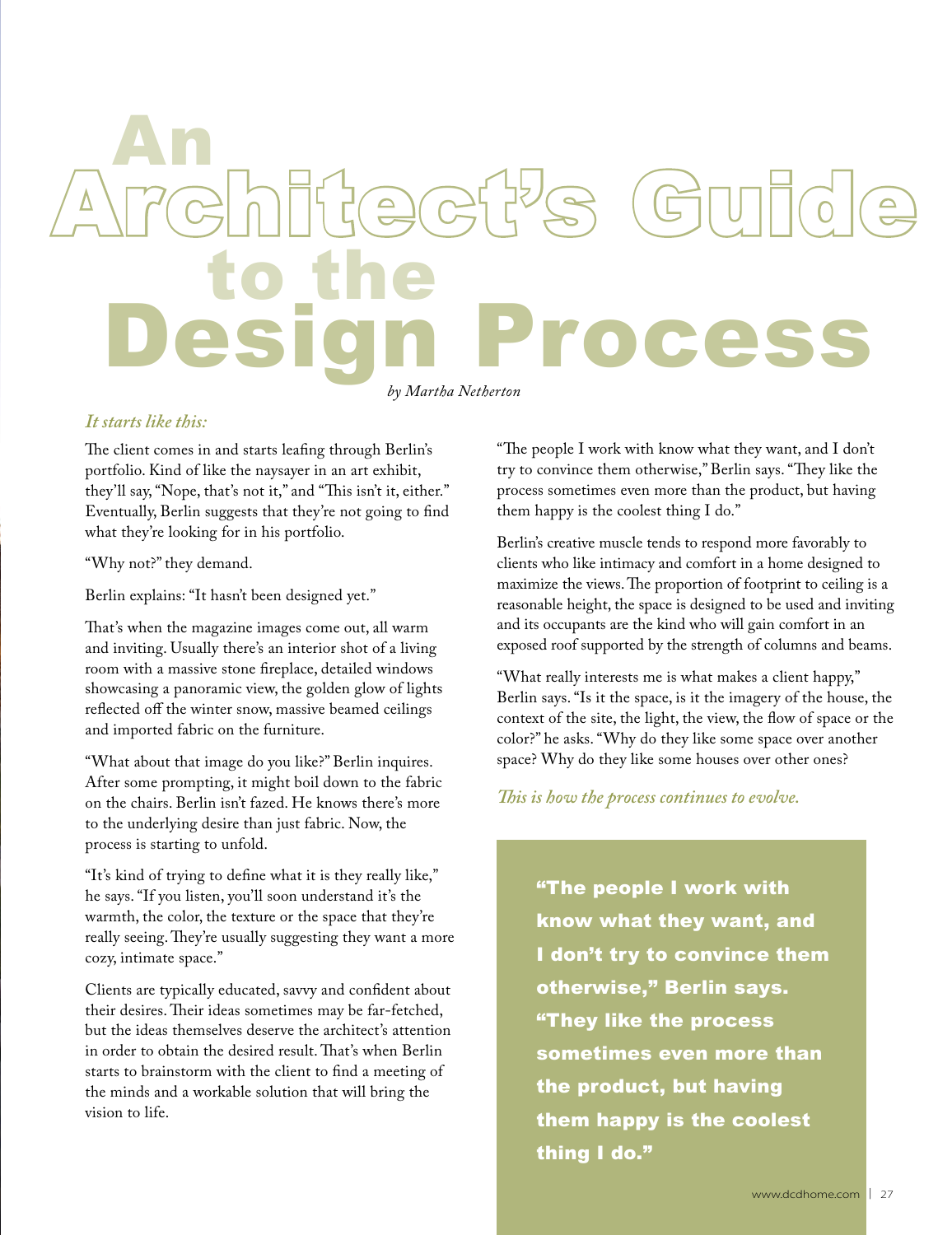Berlin will then challenge the homeowner to look beyond, literally, to the trees, and then think about how each differing view should be appropriately showcased. The whole abstract composition is what Berlin describes as "the subtle thing people enjoy when they walk through a house."

Will the windows be centered or off-center? What size will they be? Will they follow the roof line? These are the things that define what kind of character the house will have. A "pop-and-flash" ka-boom when you enter the front door? Maybe the lot doesn't have a view of the Grand



Creating a home, shaping its character and giving it a personality that reflects the owner's quirks, views and vision are what it's all about. Teton. There are plenty of ways to frame a small grove of aspen for a picture-postcard Wyoming view.

Key to achieving the vision, Berlin notes, is the rise and fall of the sun, which determines the light. "Where is the light coming from and does it cast shadows?" Berlin questions. "Without light, you can't define the home."

Creating a home, shaping its character and giving it a personality that reflects the owner's quirks, views and vision are what it's all about. Berlin's been at it for more than 30 years. His own home is a reflection of the ideas that have manifested during that time and reveals a unique blend of traditional and contemporary architecture that he describes as "likeable modernism."

It's got that warm-and-fuzzy feeling to it. Berlin likes to host parties and invite those who might fall into the "conservative" category because they're usually surprised he was able to blend two different types of architecture so well. It's not dark and it's not stark.



"I think modernism has been given a bad rap," Berlin says. "Some clients like a sense of tradition but they want clean, simple forms and a lot of clarity, you know, with gabled roofs and not the weird stuff."

He might be onto something. He's got people - mostly younger couples - intrigued enough that they actually stop by his home to inquire further.

Be they young or old, ostentatious or demure, Berlin will continue to focus on the design process as he sees it - looking for what it is that makes people happy in their environment.